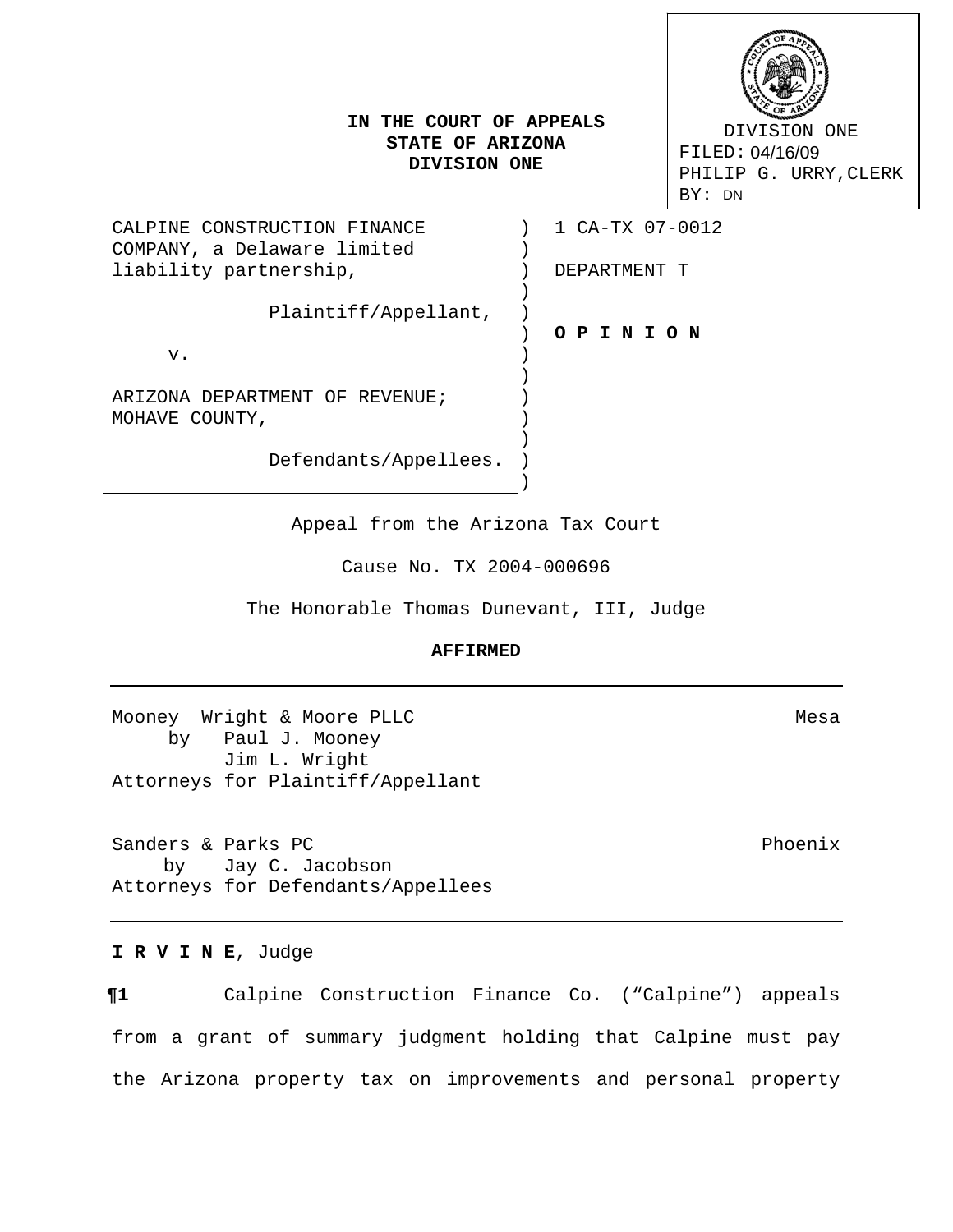located at the South Point Energy Center ("Plant"), which is located on the Fort Mojave Indian Reservation. We hold that Calpine owns the improvements and personal property based upon the language in the lease agreement, Calpine's lack of rental obligations for the improvements, and its control over the removal or replacement of the improvements. Therefore, we affirm the judgment.

#### **FACTS AND PROCEDURAL BACKGROUND**

### **I. The Lease**

**¶2** Calpine and the Fort Mojave Indian Tribe ("Tribe") are parties to Lease No. 640-050-99 ("Lease") dated August 4, 1999. This document, approved by the Bureau of Indian Affairs, allows Calpine to lease trust land from the Tribe in order to construct and operate an electric power generating plant with related improvements. The Lease is for a 50-year term, with an option to extend.

**¶3** The Lease document provides for the lease of raw land, not the improvements or personal property built by Calpine. The Lease specifically provides that "all buildings, improvements, fixtures, machinery and equipment of whatever nature at any time constructed, placed or maintained on any part of the Leased Land *shall be the property of Calpine* . . . ." (Emphasis added.) The Lease also states that "Calpine shall leave all Improvements in place on the Leased Land in good repair and in a safe condition"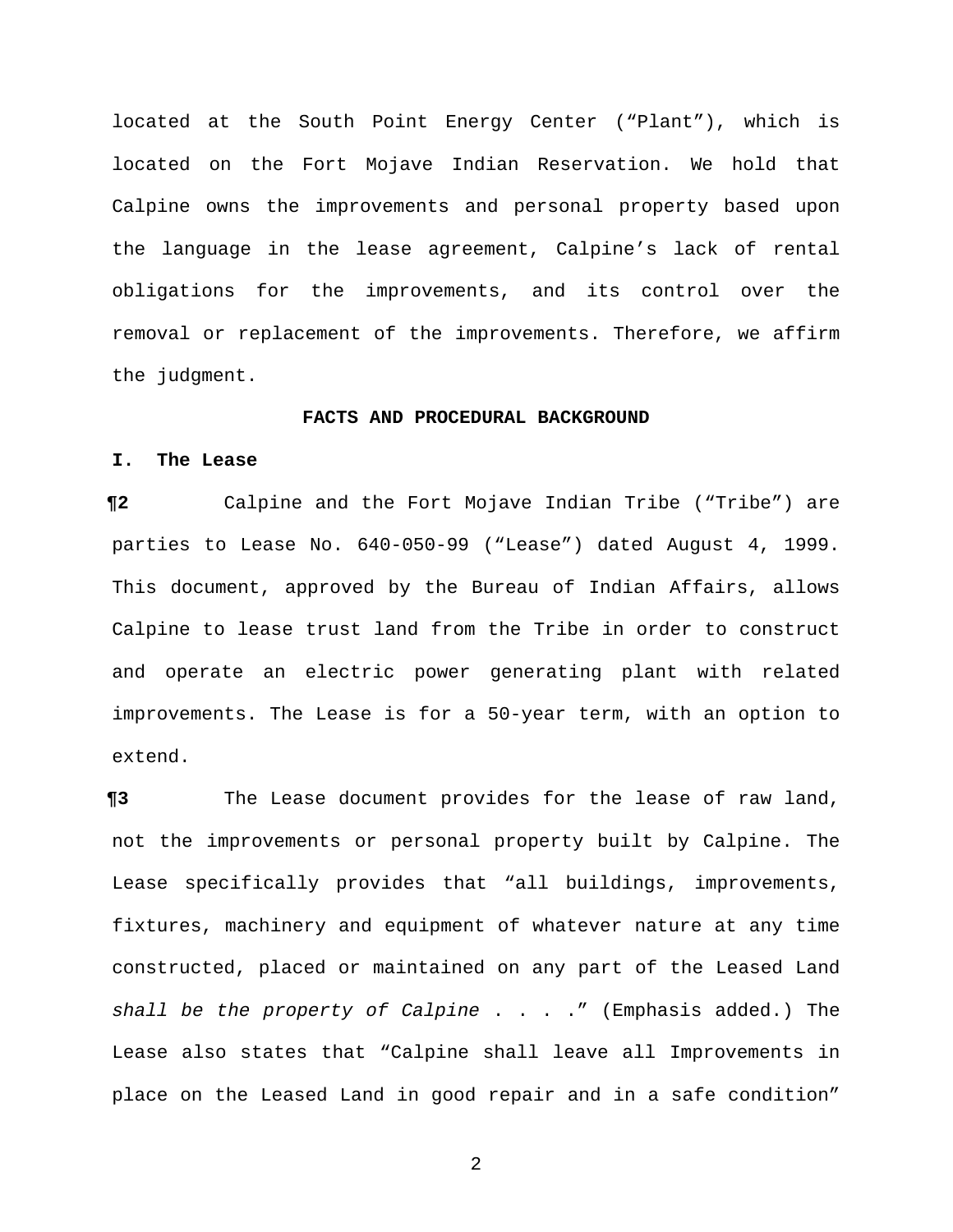but may remove inventory and personal property located on the improvements or land at the expiration of 50 years or any earlier termination.

**¶4** The Lease provides that if the Tribe were to take any property from Calpine in condemnation proceedings, any awards by the condemning authority would be distributed to Calpine, including the value of the land without improvements. If an entity other than the Tribe takes the land, the parties will allot the proceeds as follows: (1) to the Tribe for the value of the raw, unimproved land; (2) to Calpine for the improvements' value; (3) to the Tribe for the reversionary interest in the improvements; and (4) to Calpine for the value of the leasehold and the improvements.

**¶5** The parties executed two modifications to the Lease. The first modification dealt with, among other things, a potential lawsuit in the event the Arizona Department of Revenue ("Department" or "ADOR") attempted to tax the power plant. The second modification, effective October 17, 2001, allowed Calpine to extend the Lease for another 15 years at the end of the 50 year term. It also authorized Calpine to remove or replace any improvements, without prior consent from the Tribe or the Secretary of the Interior ("Secretary"), in order to preserve the improvements' value should they become obsolete, defective, or worn out. This modification also noted that, on or about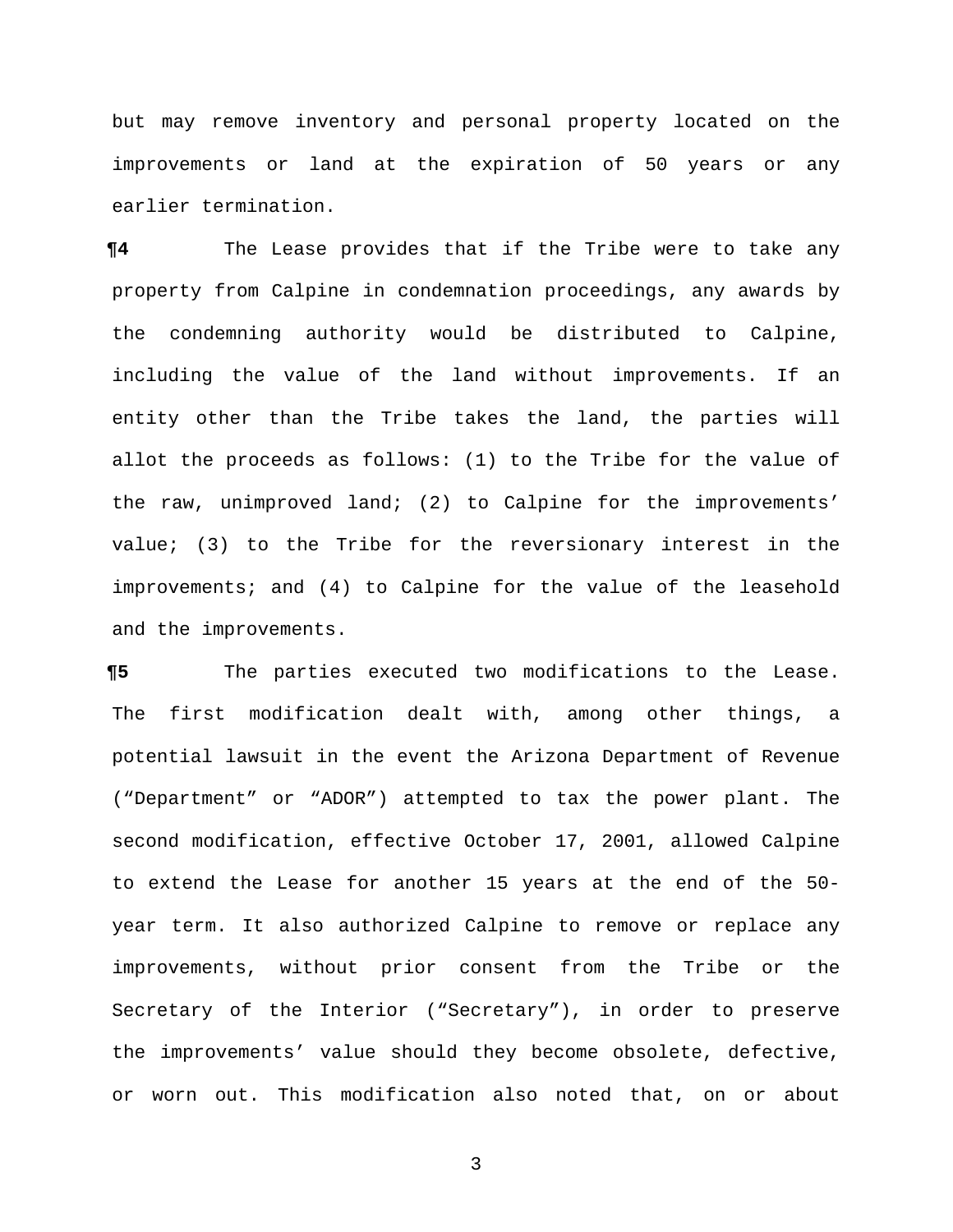October 18, 2001, Calpine was in the process of completing a sale and leaseback of the improvements involving South Point Energy Center, LLC, and State Street Bank and Trust Co.

# **II. The District Court Litigation**

**¶6** The parties' litigation began in the United States District Court for the District of Arizona. In that forum, the Tribe sued the Director of ADOR to prevent the Department from assessing a property tax on the Plant's land and improvements. *See Fort Mojave Indian Tribe v. Dir. of Ariz. Dep't of Revenue*, No. CIV 02-1212-PCT-MHM (D. Ariz. Mar. 31, 2004). Calpine successfully moved to intervene and to join Mojave County ("County").

**¶7** The County moved to dismiss Calpine based upon lack of subject matter jurisdiction under the Tax Injunction Act, 28 U.S.C. section 1341 (1948) (prohibiting district courts from enjoining an assessment, levy, or collection under state law when a plain, speedy, and efficient remedy is available in state court). The district court granted the motion. In turn, the Department brought a motion to dismiss the Tribe's complaint, based in part on the Tribe's lack of standing to challenge the relevant property tax statutes. The Department argued that Calpine, not the Tribe, owned the improvements, so no tax was imposed on the Tribe. The district court agreed, granted the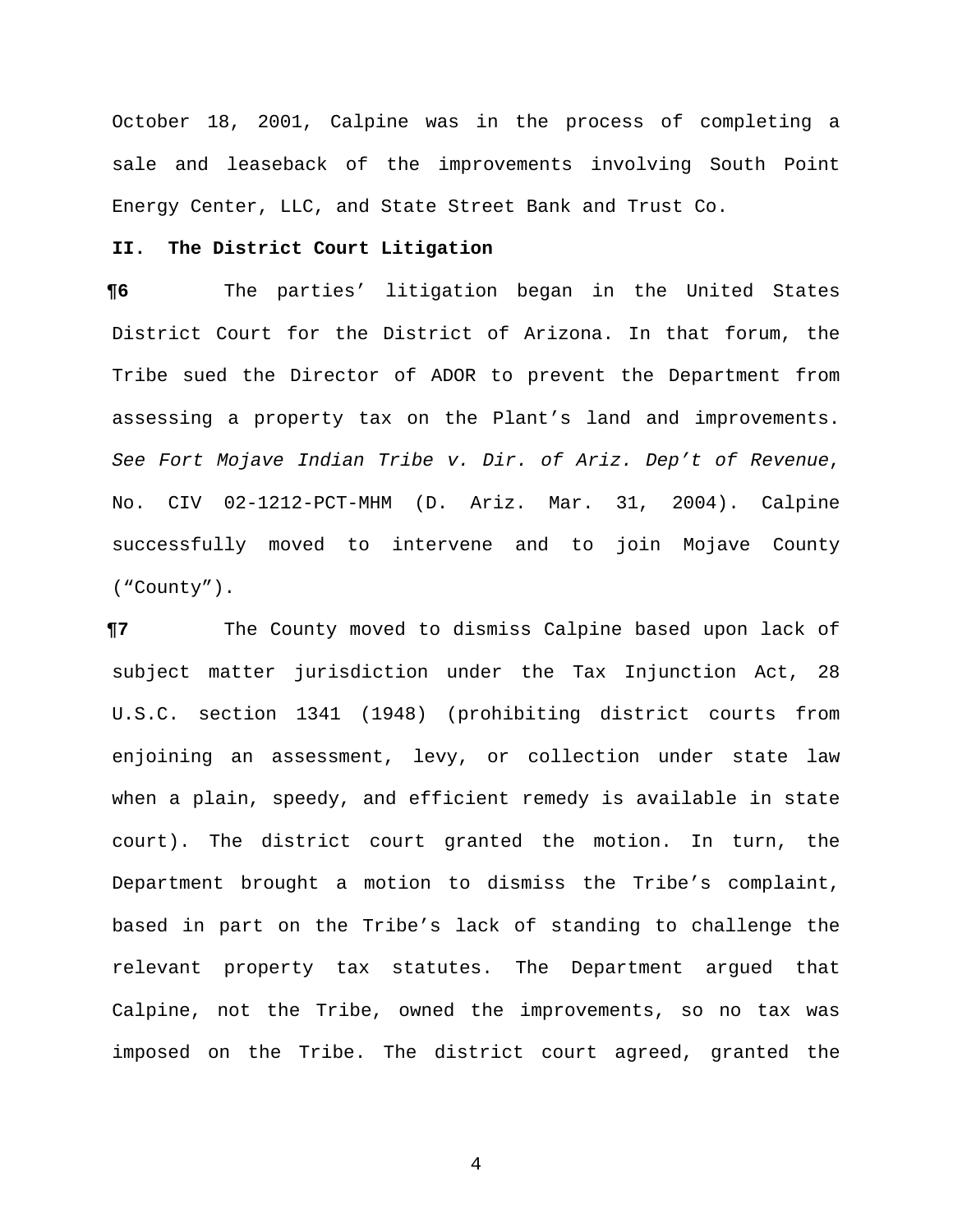motion to dismiss, and entered a final judgment against the Tribe and Calpine. Neither side appealed.

## **III. The State Court Litigation**

**¶8** While awaiting the district court's ruling, Calpine sued the Department and the County in the Arizona Tax Court pursuant to Arizona Revised Statutes ("A.R.S.") § 42-11005 (2006) to obtain a refund of illegally collected taxes. The Department filed a counterclaim on Calpine's failure to file annual reports with the Department for tax years 2003 and 2004 within the time set forth in A.R.S. § 42-14152(A) (2006) for paying applicable penalties. The Department sought penalties of \$4900 for each of the tax years.

**¶9** In its valuations, the Department attributed improvements and personal property at the Plant to Calpine, valuing them at \$88,000,000 for the 2003 tax year and \$122,876,000 for the 2004 tax year. The Department contends that its valuations do not include any property attributed to the Tribe, and cover only Calpine's property.

**¶10** The parties filed cross-motions for summary judgment as to whether Calpine was liable for property taxes on the Plant improvements and on the counterclaim. In addition, the Department and the County moved to strike (1) Calpine's photograph of the Plant attached as an exhibit to its Combined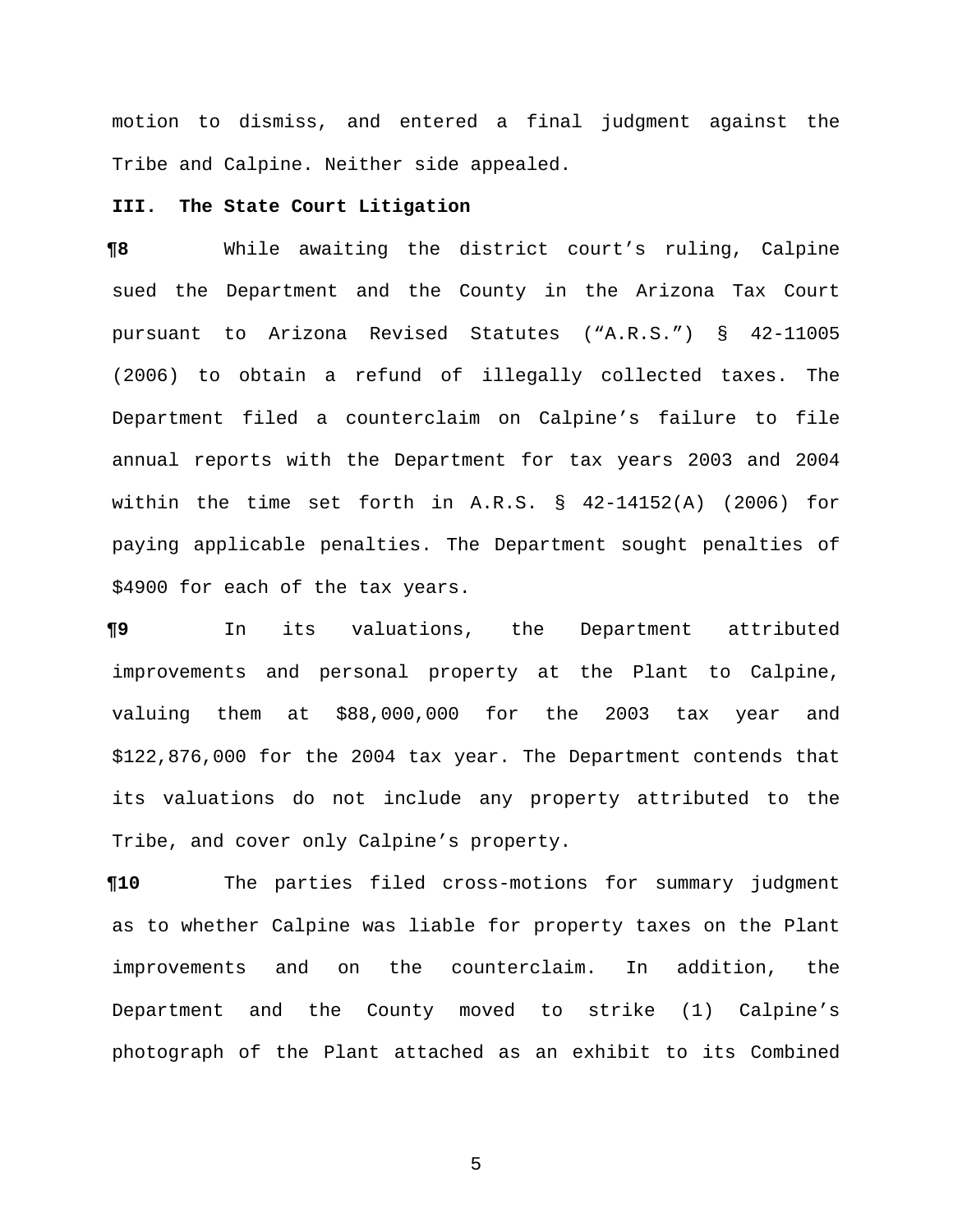Reply and Response, and (2) two memorandum decisions from this court attached to Calpine's motion for summary judgment.

**¶11** The tax court denied Calpine's motion for summary judgment and granted all of the defendants' motions. The ensuing judgment, which includes stipulated language from the parties, specifies that the grant of summary judgment extends only to whether the improvements and personal property are subject to taxation, and not the amount of tax liability. Calpine appeals. We have jurisdiction pursuant to A.R.S. § 12-120.21 (2003).

#### **DISCUSSION**

**¶12** We review de novo the tax court's grant of summary judgment. *Wilderness World, Inc. v. Dep't of Revenue*, 182 Ariz. 196, 198, 895 P.2d 108, 110 (1995). Our review of statutory interpretation issues is also de novo. *Univ. Med. Ctr. Corp. v. Ariz. Dep't of Revenue*, 201 Ariz. 447, 450, ¶ 14, 36 P.3d 1217, 1220 (App. 2001).<sup>1</sup>

**¶13** The Arizona Constitution states that all property in Arizona not exempt by law shall be taxed. Ariz. Const. art. 9, § 2(13); *see also* A.R.S. § 42-11002 (Supp. 2008). The statutory exemptions, contained in A.R.S. §§ 42-11101 to -11133 (Supp.

 $\frac{1}{1}$  The parties dispute whether the district court's decision is binding and conclusive of the issues raised in the tax court and in this appeal. Because we resolve this case on the merits in favor of the defendants, we need not address the effect of that decision.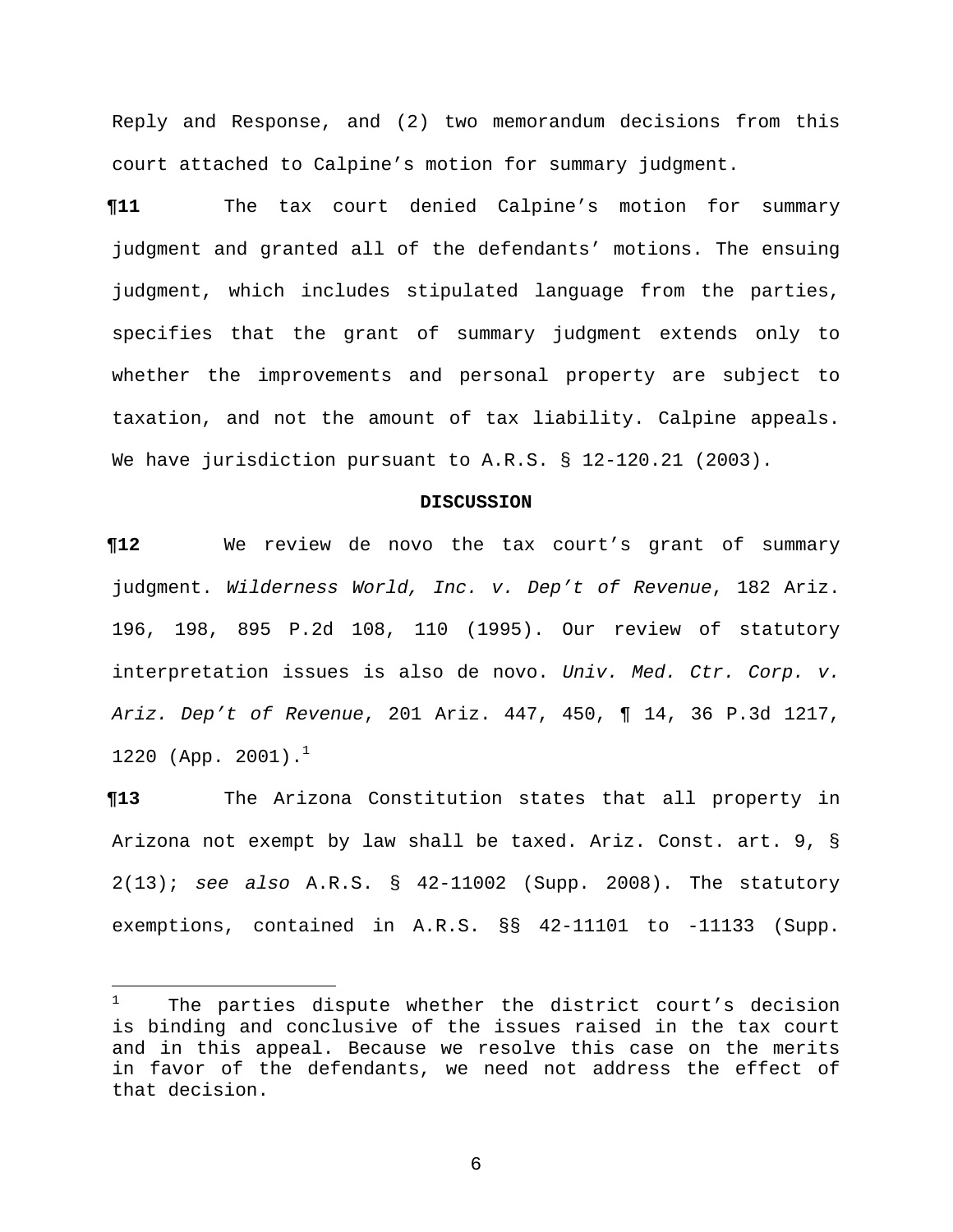2008), do not refer to exemptions for power plant improvements and associated personal property. In 2000, however, the Legislature specifically provided that the Department must centrally value electrical generation facilities operating in Arizona. A.R.S. § 42-14151(A)(4) (2006); *see also* 2000 Ariz. Sess. Laws, ch. 384, §§ 1-3.

**¶14** The Department determines the "valuation" of "all property, owned, or leased, and used by taxpayers in the following businesses: . . . [o]peration of an electric generation facility." *Id.* The three components of electrical generation property –- personal property, land, and real property improvements -- are valued using different methodologies. A.R.S. § 42-14156(A)(1-3) (Supp. 2008). The Department valued only Calpine's personal property, but in accordance with the parties' stipulation, the state court ruling addressed both improvements and personal property. Personal property is "all tangible property except for land and real property improvements as defined in this section," A.R.S. § 42- 14156(B)(2), and includes "foundations or supports for the machinery or apparatus for which they are provided, including water cooling towers." *Id.* Real property improvements are "buildings, including administration buildings, maintenance warehouses and guard shacks, water retention ponds, sewage treatment ponds, reservoirs, sidewalks, drives, curbs, parking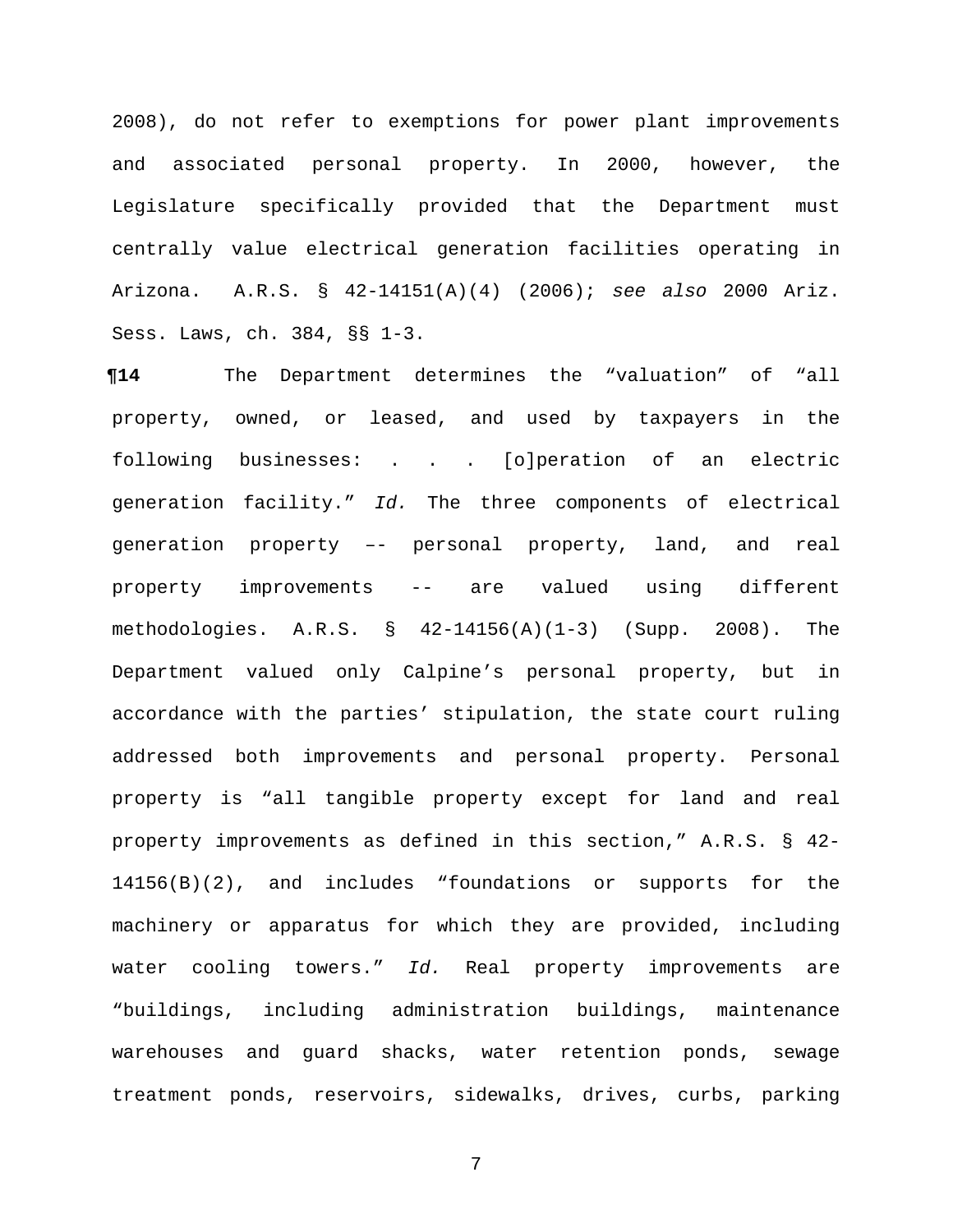lots, tunnels, duct banks, canals, fencing and landscaping." A.R.S. § 42-14156(B)(3).

**¶15** The central issue of this case is whether Calpine or the Tribe owns the improvements. In general, a state cannot tax property located on a reservation that is owned by an Indian tribe or an individual Indian. *Battese v. Apache County*, 129 Ariz. 295, 296, 630 P.2d 1027, 1028 (1981); *Pimalco, Inc. v. Maricopa County*, 188 Ariz. 550, 555, 937 P.2d 1198, 1203 (App. 1997). Property owned by a non-Indian, however, is taxable. *Navajo County v. Peabody Coal Co.*, 23 Ariz. App. 259, 260, 532 P.2d 201, 202 (1975) (supplementing 23 Ariz. App. 101, 53 P.2d 1134 (1975)).

**¶16** Ownership for property tax purposes signifies the "collection of rights to use and enjoy property, including [the] right to transmit it to others." *Cutter Aviation, Inc. v. Ariz. Dep't of Revenue*, 191 Ariz. 485, 490, 958 P.2d 1, 6 (App. 1997). The general rule is that "a permanent structure placed upon and attached to the realty by a tenant is real property belonging to the lessor." *Id.* at 492, 958 P.2d at 8 (citing *Maricopa County v. Novasic*, 12 Ariz. App. 551, 553, 473 P.2d 476, 478 (1970)). In *Novasic*, however, we stated that an exception exists: the parties can abrogate the general rule that the lessor owns improvements built by the lessee by expressly agreeing to treat the improvements as belonging to the lessee. 12 Ariz. App. at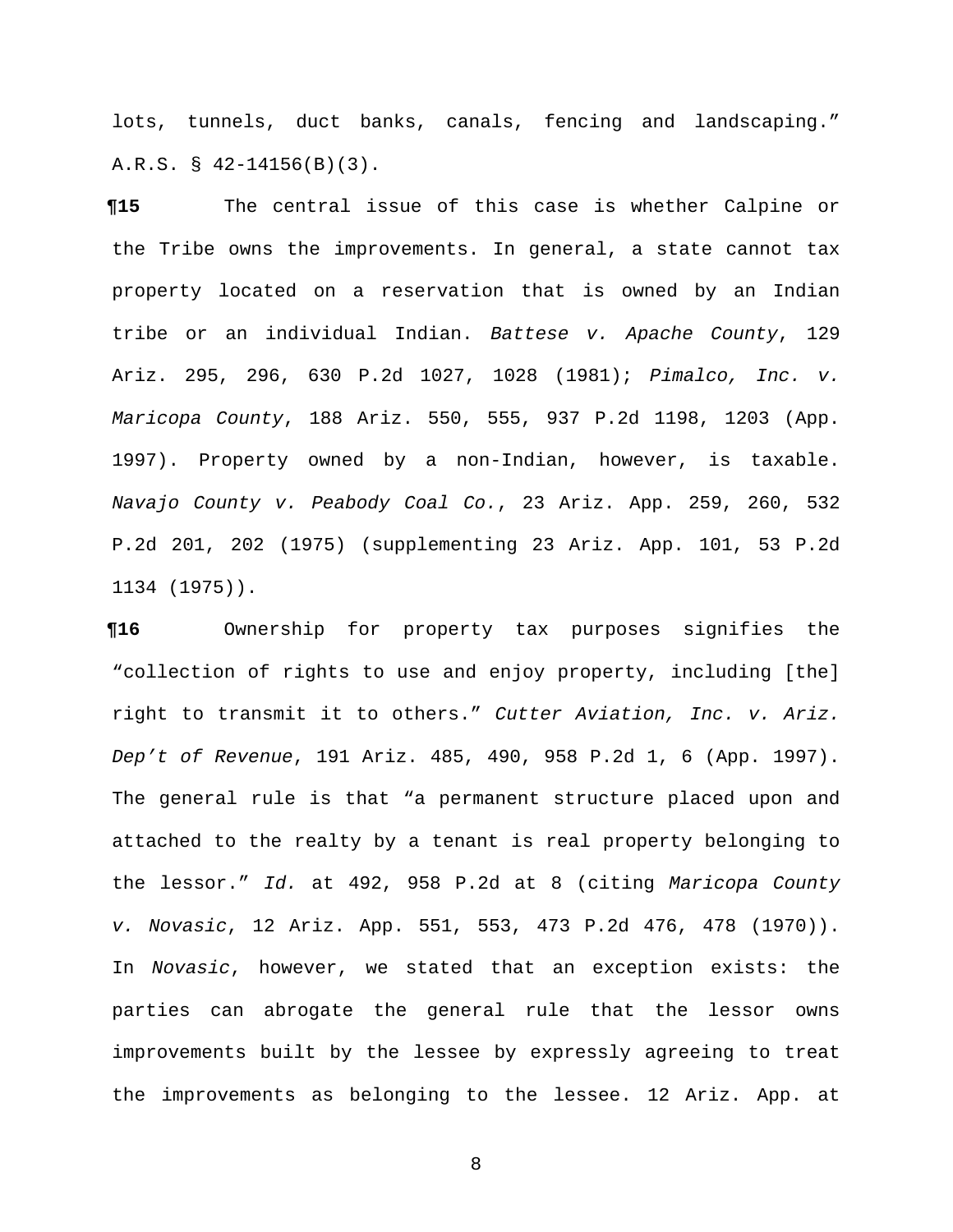553, 473 P.2d at 478; *see also* 25 C.F.R. § 162.608 (2008) ("Improvements placed on the leased land shall become the property of the lessor unless specifically excepted therefrom under the terms of the lease."). Therefore, we must examine the Lease terms and the surrounding circumstances to determine ownership.

**¶17** Careful consideration of the lease terms leads us to conclude that Calpine owns the improvements. First, the Lease expressly provides that the improvements are Calpine's property.<sup>2</sup> Although this provision may not be conclusive by itself, we read one part of the Lease agreement "in light of all other parts of the lease." *Novasic*, 12 Ariz. App. at 553, 473 P.2d at 478; *Cote v. A.J. Bayless Markets, Inc.*, 128 Ariz. 438, 442, 626 P.2d 602, 606 (App. 1981). As noted, the Lease allocates to Calpine the portion of any condemnation award representing the value of the improvements. Moreover, the Lease extends only to raw land, and provides that Calpine is to pay no rent for the initial 16 years of the Lease term. The lack of rental charges for the improvements supports the argument that Calpine owns them during the Lease term. *See Novasic*, 12 Ariz. App. at 554, 473 P.2d at 479; *Interwest Aviation v. County Bd. of Equalization*, 743 P.2d 1222, 1223, 1226-27 (Utah 1987) (citing the fact that taxpayer

 $\overline{\phantom{0}}$ 

<sup>2</sup> In fact, the lease documents repeatedly refer to the improvements as "Calpine's power plant property."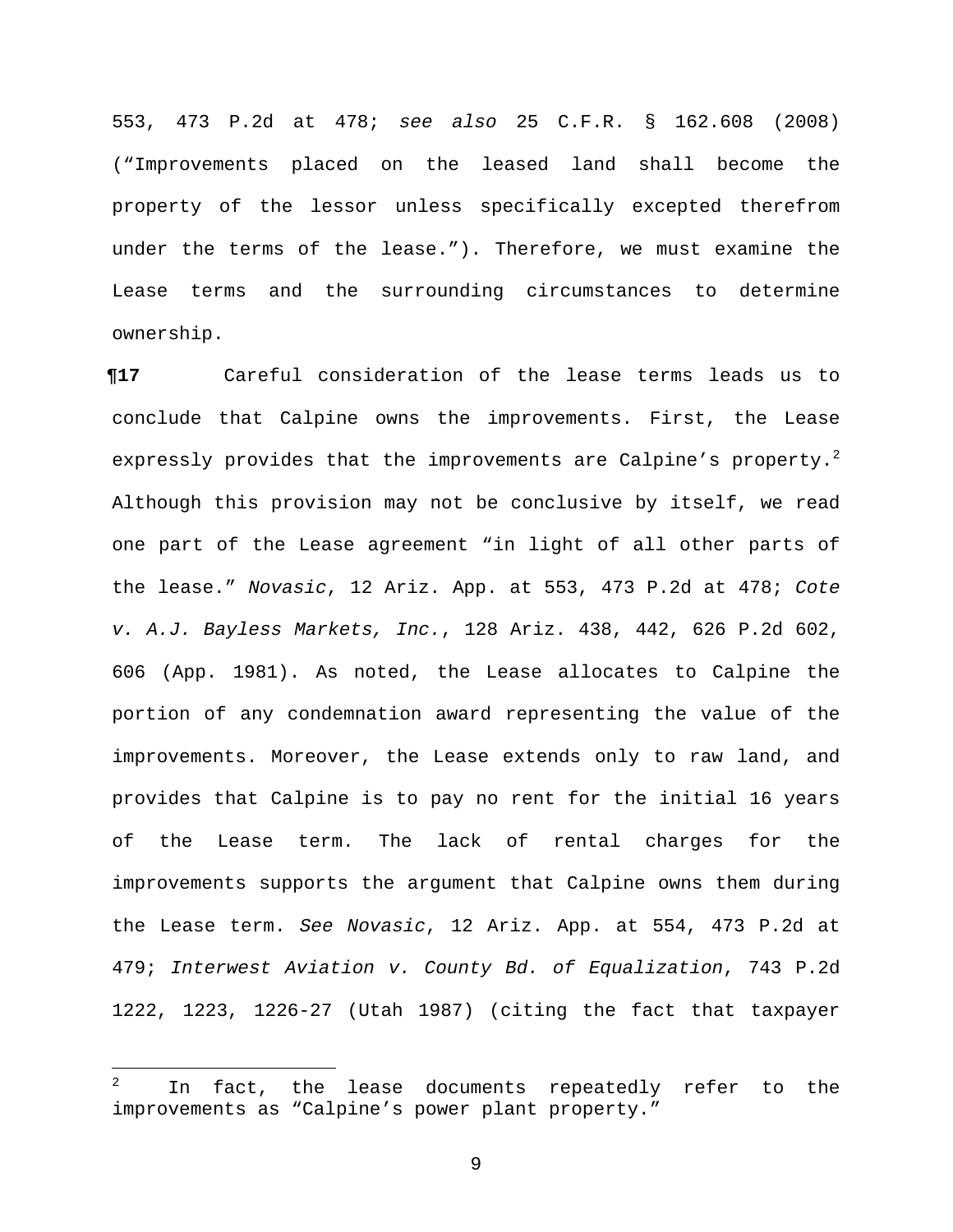paid no rent on improvements as a significant issue in determining that the lessee, rather the government lessor, owned the improvements).

**¶18** Second, a modification to the lease allows Calpine to remove or replace any improvements from the leased land without the consent of the Tribe or the Secretary. The lease originally read, "the removal or demolition of any of the Improvements shall not be made without the prior written approval of the Tribe and the Secretary  $\ldots$  . . . " The modification replaced this language, allowing Calpine to remove "and/or replace[]" improvements "in the ordinary course of business." Consequently, even though the Lease requires that improvements in existence at the end of the lease term must remain on the property, Calpine controls what will be done with them in the interim. Given the extent of its control, we conclude that Calpine owns the improvements.

**¶19** Calpine cites to a number of Lease terms indicating that the Tribe is the actual owner of the improvements. Calpine particularly relies on the Tribe's reversionary interest. The Department and the County argue this interest is not real, given that the useful life of the improvements is less than the term of the lease. They point to the testimony of Gary Harpster ("Harpster"), their expert witness, who testified that these provisions fail to transfer a significant benefit to the Tribe,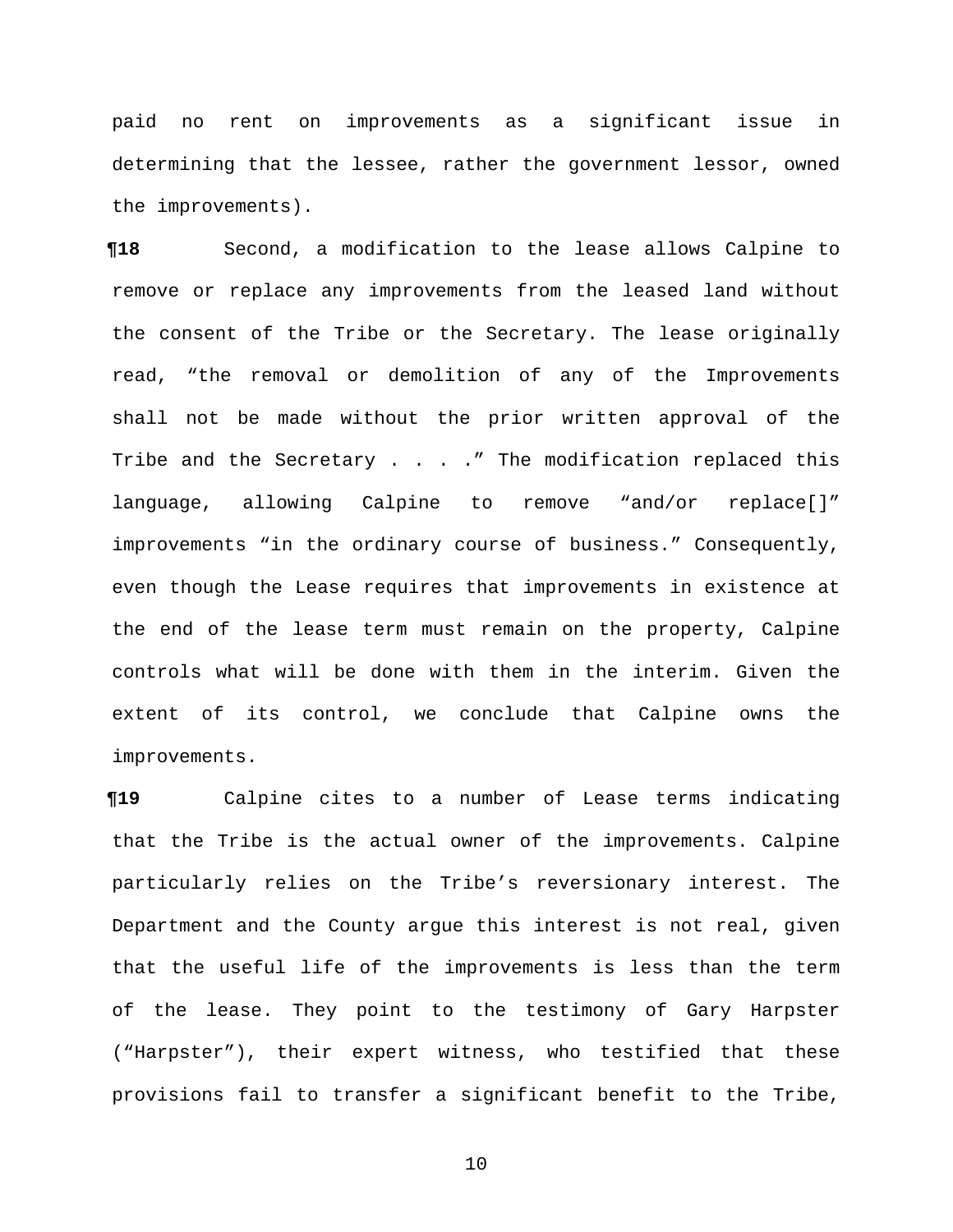and have no significant impact on its current value, based upon the realities of the situation and from the standpoints of power plant economics and accounting. Plant facilities have a finite physical life, low resale value, and cannot economically be removed from an existing plant and reinstalled at another plant.

**¶20** According to Harpster, Calpine accrues almost all the benefits and risks of ownership of the improvements. Calpine benefits from an increase in the sales price received for power generated at the Plant or the negotiation of a favorable fuel contract, and Calpine incurs most losses attributable to poor operating performance. Calpine offered no admissible evidence to dispute this testimony.

**¶21** Although this testimony is relevant to a consideration of who owns the improvements under the Lease, we do not find it conclusive. Harpster's conclusions are based on assumptions concerning future events that are by no means certain. We do not believe that current ownership is controlled by speculation as to whether the assets will still be of use at some future time. The issue is which party the Lease gave present rights of ownership. As discussed above, Calpine holds those rights under the Lease.

**¶22** As noted above, although states may not tax Indianowned property on tribal land, they may tax property owned by non-Indians. *Peabody Coal Co.*, 23 Ariz. App. at 260, 532 P.2d at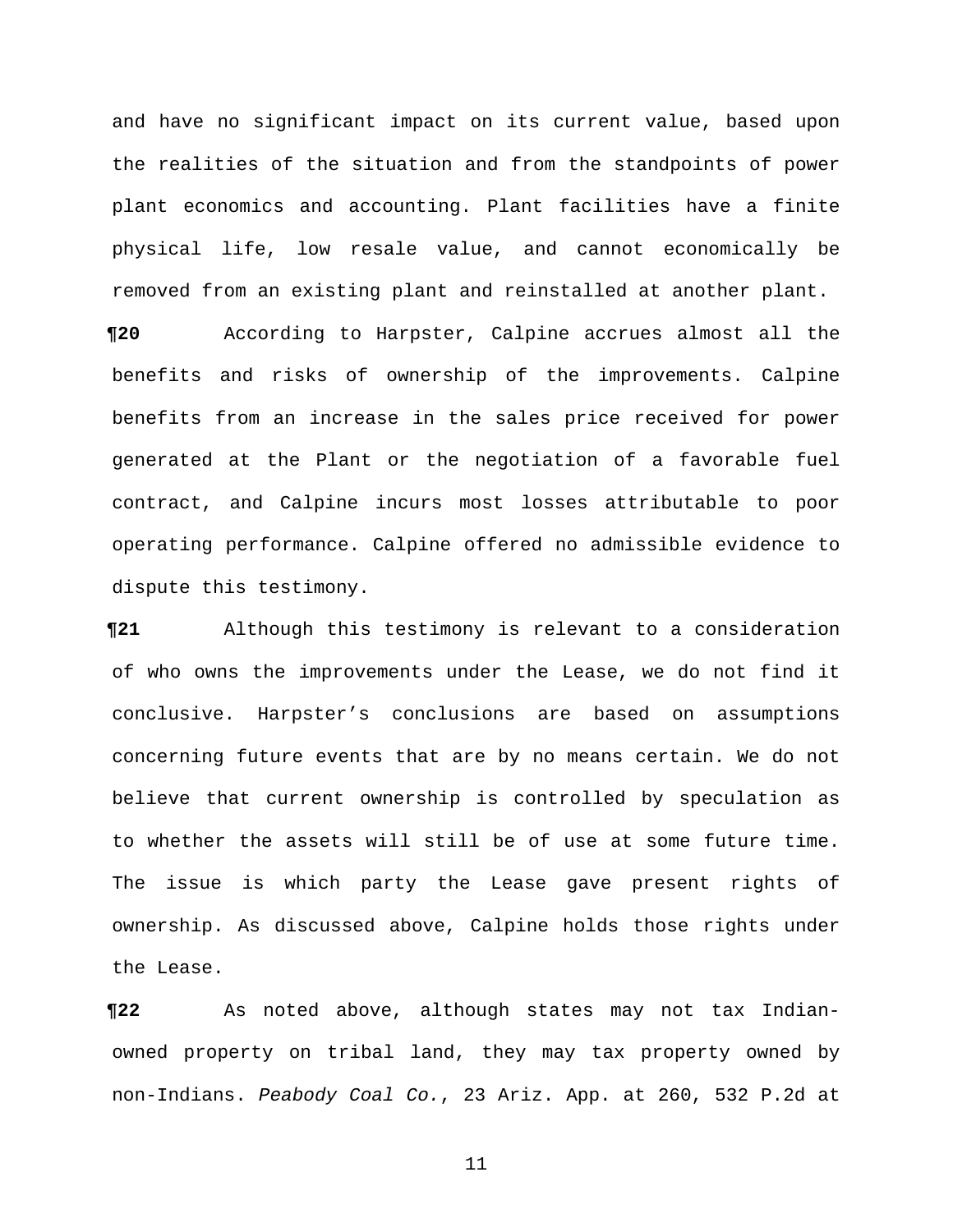202. The Tribe and Calpine expressly agreed to treat the improvements as Calpine's property. The Lease gives all control to Calpine regarding the removal or destruction of improvements on Tribal land. Calpine bears nearly all of the risks of ownership and it receives nearly all the benefits. Under these circumstances, Arizona may tax Calpine as the owner of the improvements.

**¶23** Calpine also challenges the tax court's decision to strike its citation to two unpublished decisions and a photograph of the Plant. The cited decisions were issued in, *Ariz. v. Pima Grande Dev. II/Vestar*, 1 CA-TX 97-0013 (June 2, 1998) and *AlliedSignal, Inc. v. Ariz. Dep't of Revenue*, 1 CA-TX 96-0018 (Aug. 14, 1997). We review the tax court's rulings for abuse of discretion. *See State Bd. of Barber Exam'rs v. Walker*, 67 Ariz. 156, 162, 192 P.2d 723, 727 (1948).

**¶24** The general rule for memorandum decisions is they "shall not be regarded as precedent nor cited in *any* court." Ariz.R.Civ.App.P. 28(c) (emphasis added); *accord* Ariz.R.Sup.Ct. 111(c); *Walden Books Co. v. Ariz. Dep't of Revenue*, 198 Ariz. 584, 589, ¶¶ 20-23, 12 P.3d 809, 814 (App. 2000). A motion to strike is a proper vehicle for attacking citation to unpublished authority. *Southwest Airlines Co. v. Ariz. Dep't of Revenue*, 197 Ariz. 475, 478, ¶¶ 11-12, 4 P.3d 1018, 1021 (App. 2000).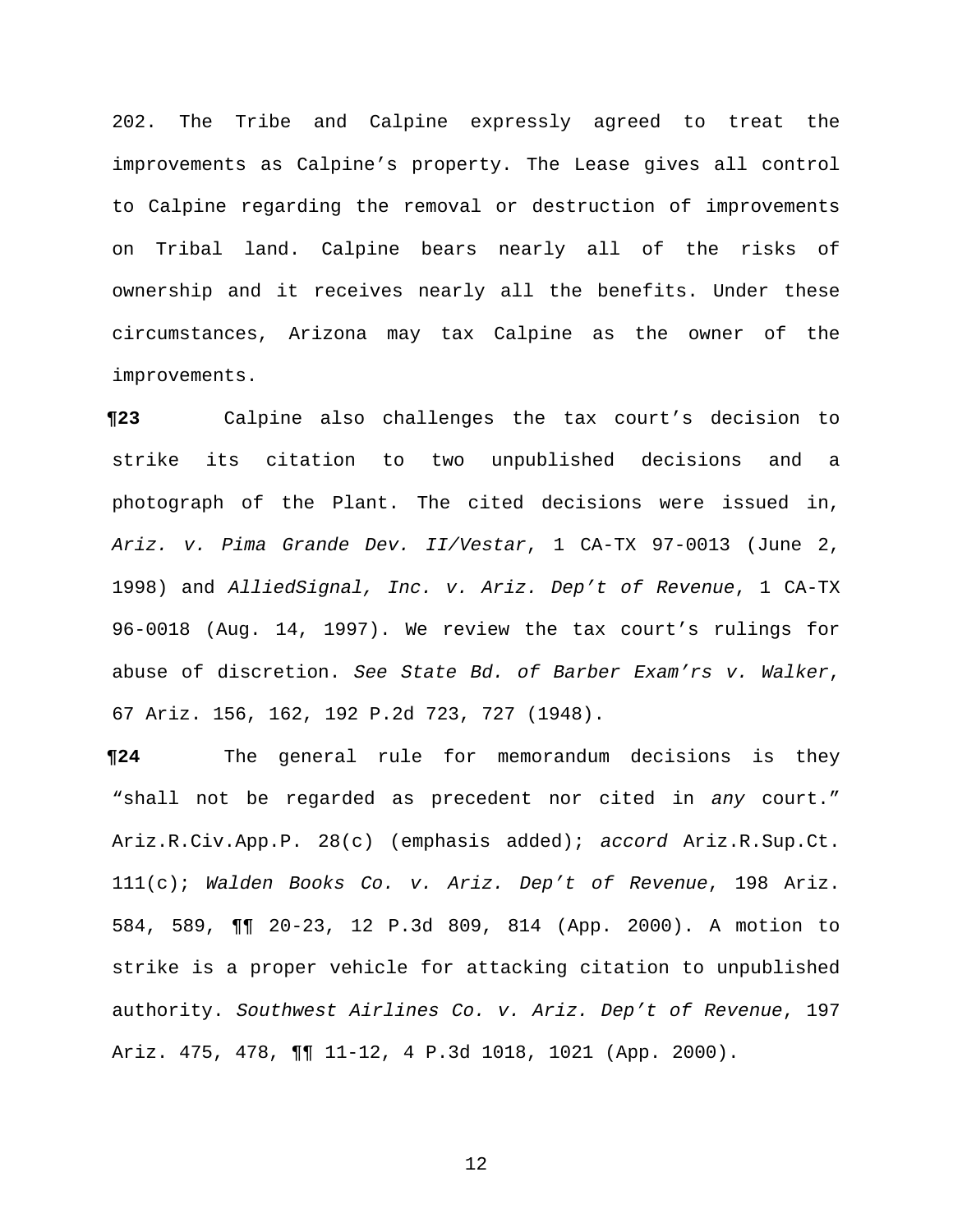**¶25** An exception to the prohibition exists when collateral estoppel applies. *See* Ariz.R.Civ.P. 28(c)(1). The elements of collateral estoppel are: (1) the parties actually litigated the issue in the prior proceeding; (2) the parties had a full and fair opportunity to litigate the issue; (3) the issue's resolution was essential to the decision; (4) the court entered a valid final decision on the merits; and (5) a common identity of parties exists. *Hullett v. Cousin*, 204 Ariz. 292, 297-98, ¶ 27, 63 P.3d 1029, 1034-35 (2003); *see generally Kremer v. Chem. Constr. Corp*., 456 U.S. 461, 481-82 (1982) (holding that state law of collateral estoppel determines the effect of a state court judgment).

**¶26** Neither of the unpublished decisions passes the actual litigation prong. Neither decision considers the ownership of the property at issue here, and neither decision analyzes a lease containing the same terms as the Lease between Calpine and the Tribe. As we have explained, we must examine the specific facts to determine ownership. Because the issues in this case were not actually litigated in the other cases, the collateral estoppel doctrine does not apply.

**¶27** Moreover, even though Calpine was not a party to *Pima Grande* or *AlliedSignal*, Calpine is attempting to use offensive collateral estoppel against the Department based on those cases. Such use is not permissible here. *See First Interstate Bank v.*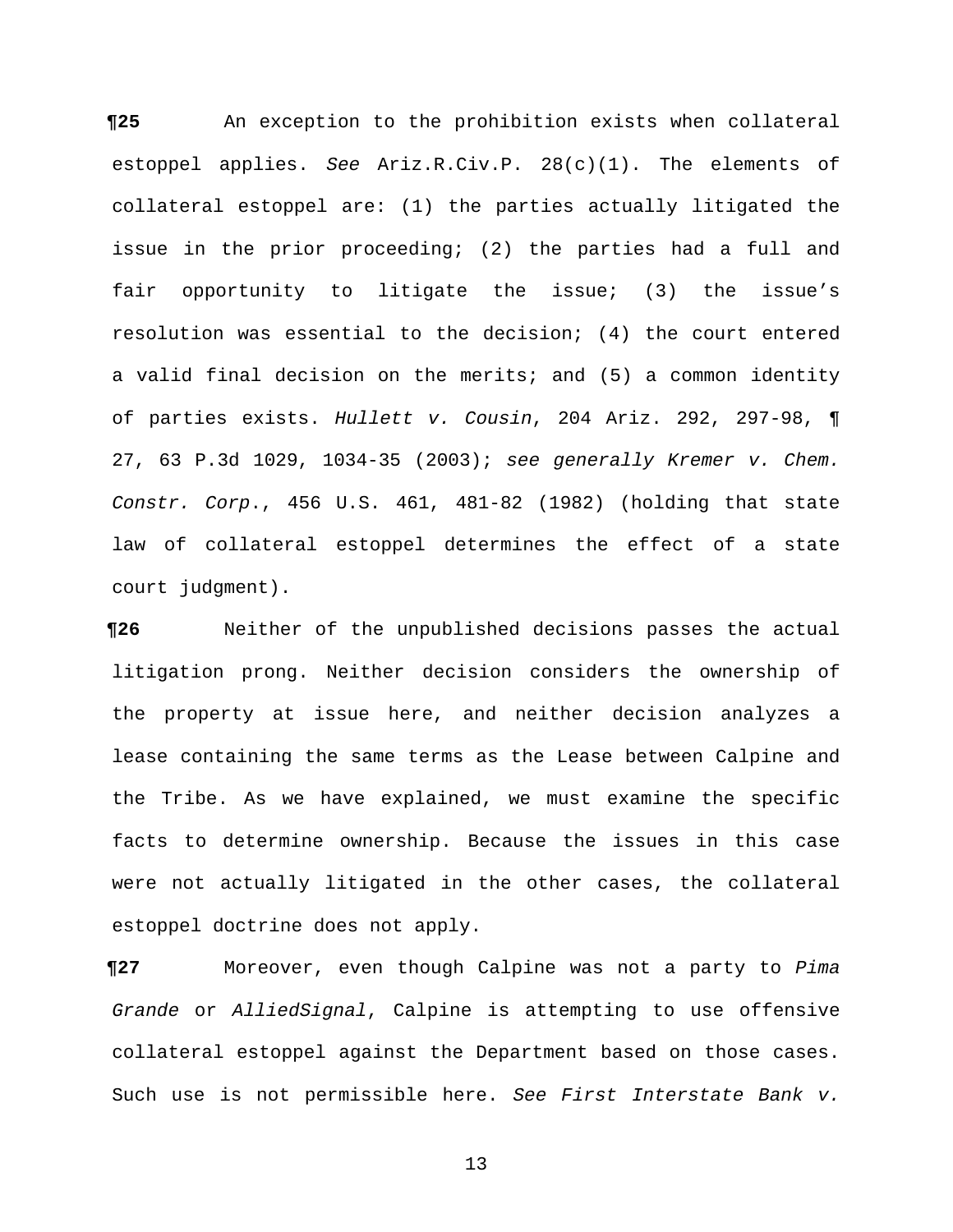*State Dep't of Revenue*, 185 Ariz. 433, 436, 916 P.2d 1149, 1152 (App. 1995) ("It would be bad policy to require the government, in every instance, to appeal every adverse decision for fear of being foreclosed from relitigating the same issue against a different party in the future."), *disapproved on other grounds by Rogers Corp. v. State Dep't of Revenue*, 187 Ariz. 157, 158 n.1, 927 P.2d 817, 818 n.1 (App. 1996); *cf. United States v. Mendoza*, 464 U.S. 154, 160 (1984) (discussing analogous public policy for federal court and explaining that a rule allowing non-mutual collateral estoppel against the government "would substantially thwart the development of important questions of law by freezing the first final decision rendered on a particular legal issue"). We recently reaffirmed this principle. *See Tostado v. City of Lake Havasu*, 538 Ariz. Adv. Rep. 5, 9 n.5 (App. Sept. 9, 2008) (even if Rule  $28(c)(1)$  of the Arizona Rules of Civil Appellate Procedure permits citation of unpublished authority for collateral estoppel purposes, "it does not help Appellant here because offensive collateral estoppel generally is unavailable against the government."); *see generally Campbell v. SZL Props., Ltd.*, 204 Ariz. 221, 223 n.1, ¶ 11, 62 P.3d 966, 968 n.1 (App. 2003) ("In contradistinction to the Arizona rule, the offensive use of collateral estoppel is not prohibited in federal court.").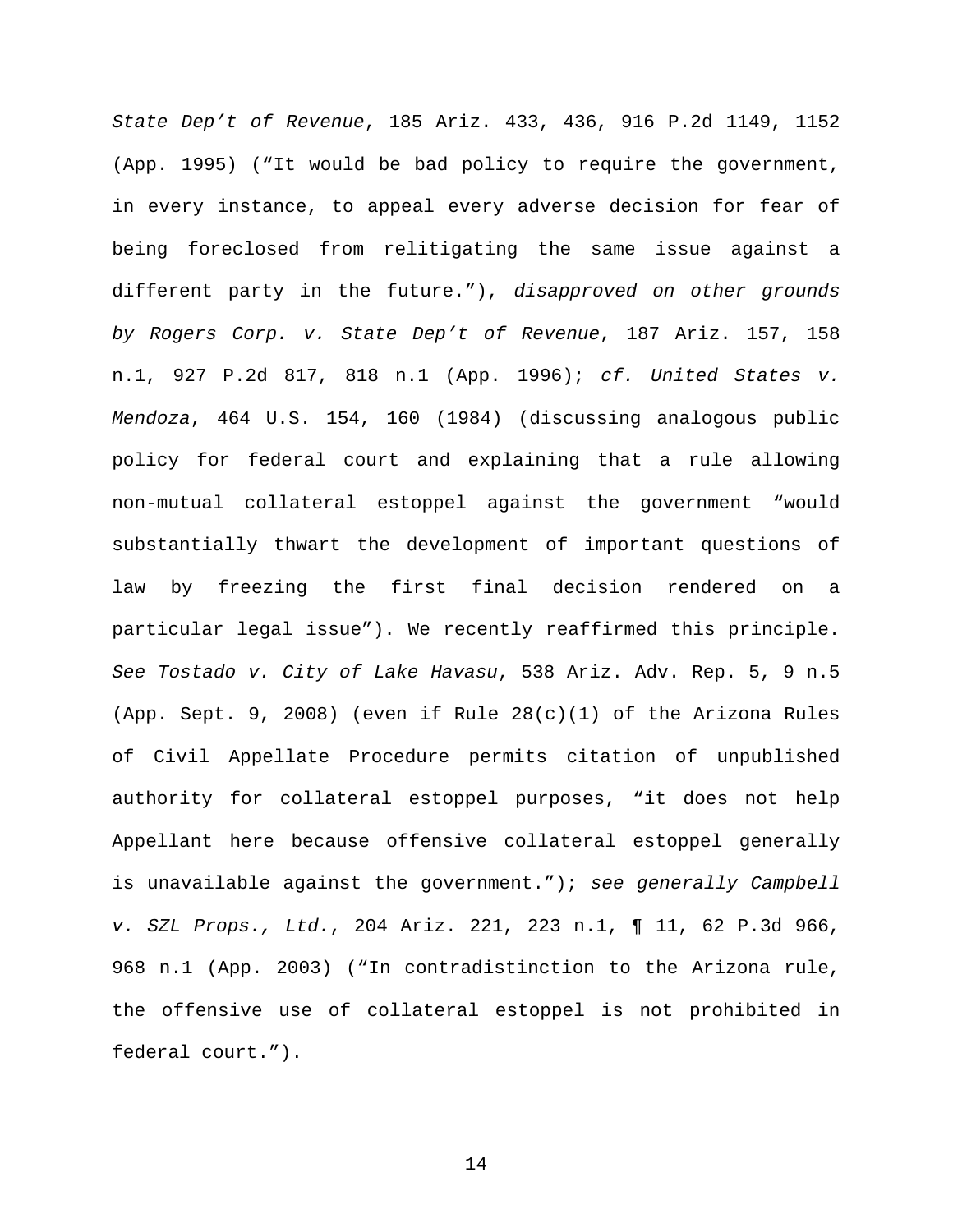**¶28** Calpine also argues that the doctrine of virtual representation supports its citations to the memorandum decisions. Although Arizona recognizes virtual representation, a doctrine commonly encountered in class actions, we apply it only in limited circumstances. *El Paso Natural Gas Co. v. State*, 123 Ariz. 219, 222, 599 P.2d 175, 178 (1979); *but see Taylor v. Sturgell*, 128 S.Ct. 2161 (2008) (disapproving theory of preclusion by "virtual representation"). *El Paso Natural Gas* held that a judgment in a taxpayer's suit against the state or other governmental subdivision was binding and conclusive on all other taxpayers and property owners similarly situated. *Id. El Paso Natural Gas* employed the *res judicata* doctrine, however, not collateral estoppel. Moreover, virtual representation does not apply here because interpreting the Lease in this case raises issues that are different from those in the unpublished decisions.

**¶29** Next, we address the trial court's decision to exclude the photograph of the Plant. The County and Department successfully opposed the admission of the photographic evidence on the basis that it lacked authentication and identification under Rule 901(a) of the Arizona Rules of Evidence and it was not sworn or certified as required by Rule 56(e) of the Arizona Rules of Civil Procedure. Calpine failed to respond and the tax court granted the motion.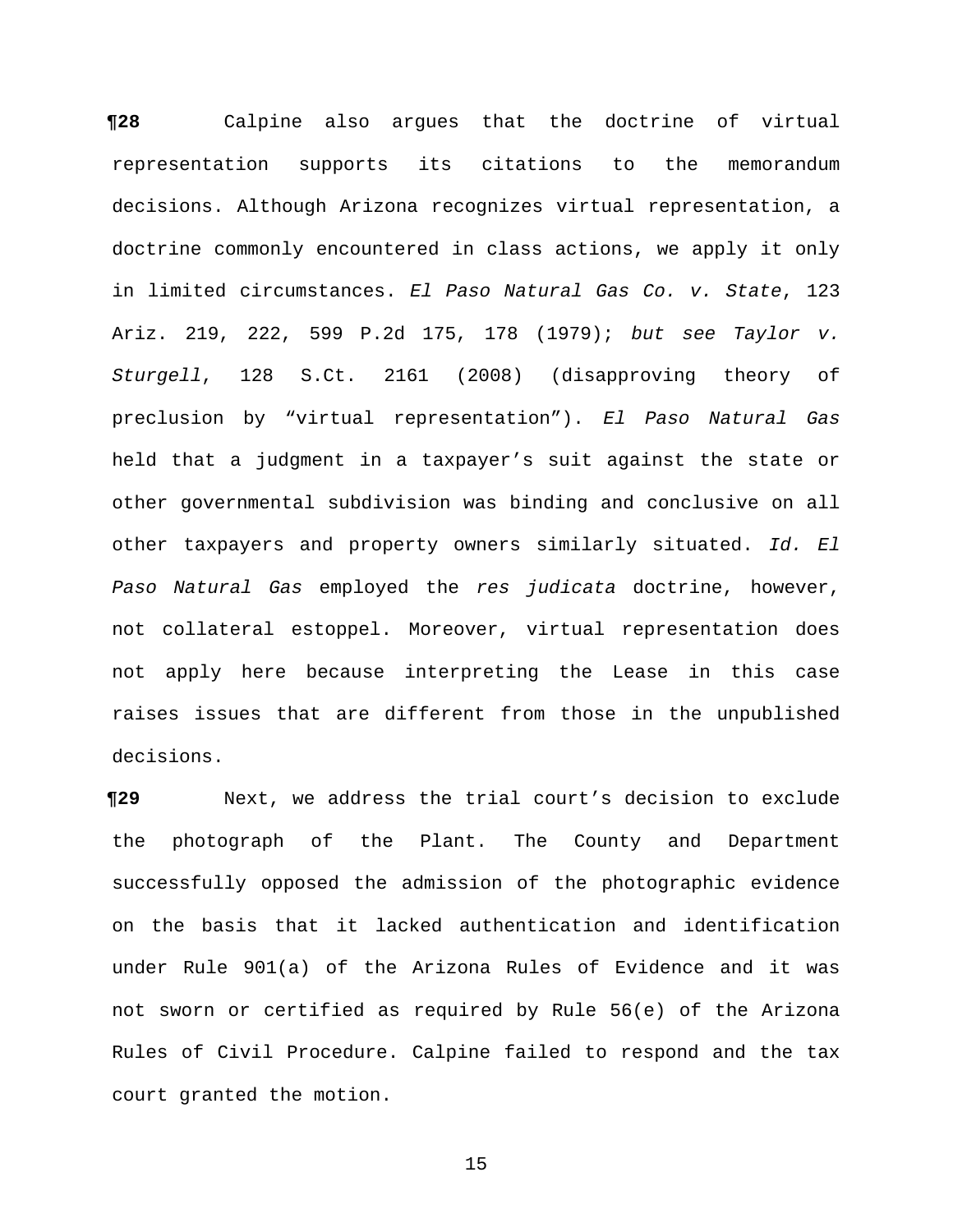**¶30** On appeal, Calpine attempts to justify admission of the document. We consider this argument waived by Calpine's failure to respond in the trial court. Moreover, we cannot say that the tax court clearly abused its discretion and that prejudice resulted. *See Selby v. Savard*, 134 Ariz. 222, 227, 655 P.2d 342, 347 (1982). The tax court's decision states that the photograph is "unenlightening" and has "*de minimis*" persuasive value. Its exclusion was not prejudicial, and we accordingly affirm the ruling. *See id.*

**¶31** Finally, the tax court granted the defense's motion for summary judgment, which included the Department's counterclaim. Although Calpine appealed the judgment, it does not address the counterclaim issues in its Opening Brief. Accordingly, we consider the argument waived and affirm the grant of summary judgment as to this issue. *See Nelson v. Rice*, 198 Ariz. 563, 567 n.3, ¶ 11, 12 P.3d 238, 242 n.3 (App. 2000).